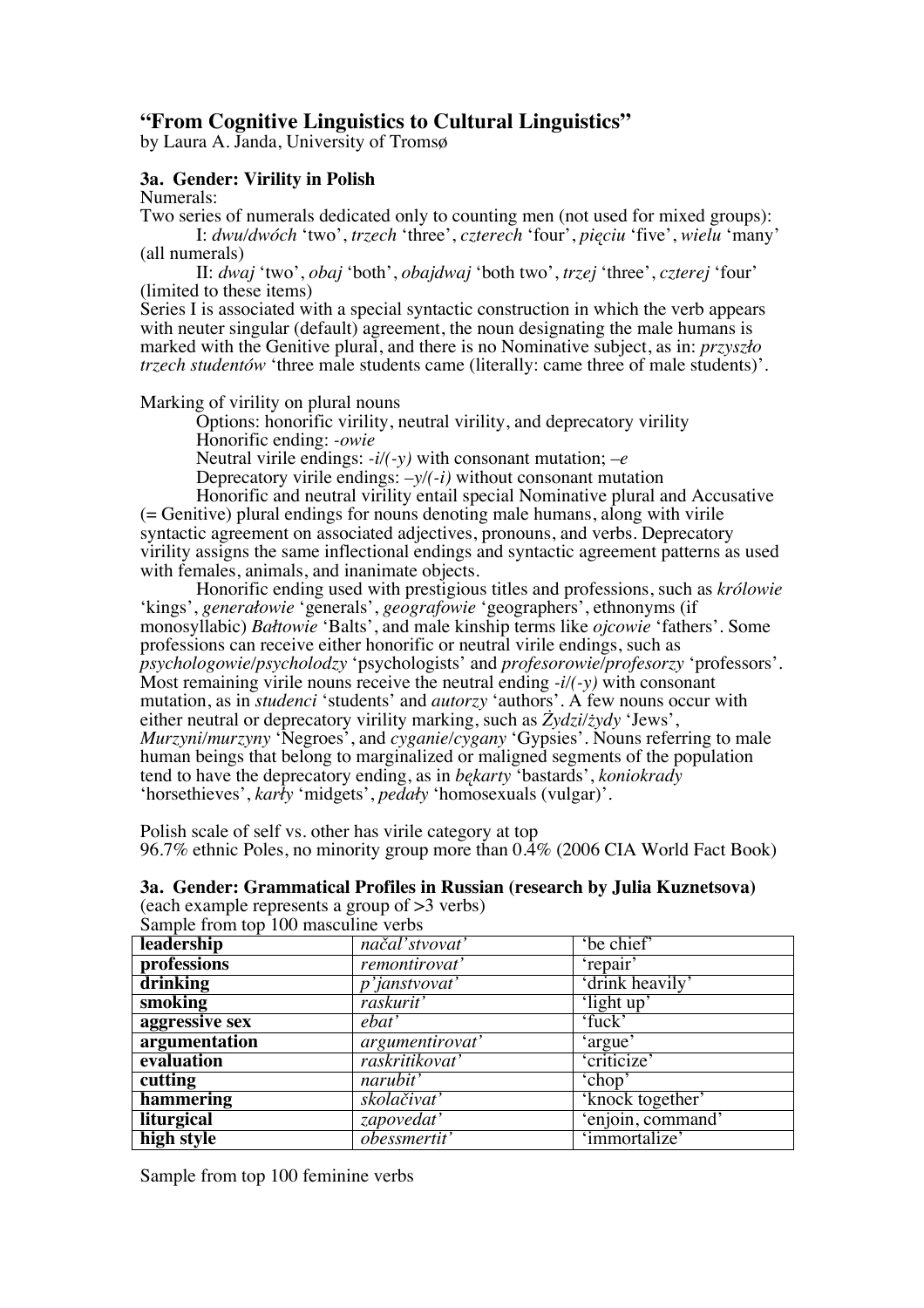| maternity              | zaberemenet'     | 'get pregnant'         |  |
|------------------------|------------------|------------------------|--|
| child-rearing          | ukačivať         | 'rock to sleep'        |  |
| needlecrafts           | vyšivat'         | 'embroider'            |  |
| cooking                | $nape\check{c}$  | 'bake'                 |  |
| washing                | myt'             | 'wash'                 |  |
| crying                 | vsplaknut'       | 'have a little cry'    |  |
| exclaiming             | zaaxat'          | 'start exclaiming ah!' |  |
| lamentation            | <i>pričitat'</i> | 'lament'               |  |
| relationships with men | koketničať       | 'flirt'                |  |
| moving like a bird     | vporxnut'        | 'flit in'              |  |
| speaking like a bird   | zaščebetať       | 'start to twitter'     |  |

#### **3b. Instrumental and Dative case**

In both Russian and Czech, the Instrumental case is used with verbs that express mastery:

(Russian) *Devuška vladeet kistočkoj/russkim jazykom* (Czech) *Dívka vládne štětcem/ruštinou* 'The girl has mastery of the paintbrush/the Russian language'

Only Russian uses Instrumental to mark people who are mastered: *dirižirovat'* 'conduct (a musical group)', *komandovat'* 'command', *pravit'* 'govern', *rukovodit'* 'lead, direct', *upravljat'* 'govern, administer', *verxovodit'* 'lead'.

The construction is the same as in *Mal'čik pisal avtoručkoj/pošel peškoj* 'The boy wrote with a fountain pen/moved his pawn'.

Czech uses the Dative case to express the domination of human beings.

Both Russian and Czech use the Dative case with verbs that denote human relationships, be they equal or unequal.

Equally matched human relationships: Russian *ravnjat'sja* 'equal', *protivostojat'* 'withstand' and Czech *rovnat se* 'equal', *odolat/odolávat* 'resist'

Both languages can mark an unequal relationship where the Nominative subject is weaker and therefore submits to a Dative object: Russian *poddat'sja/poddavat'sja* 'submit to', *ustupit'/ustupat'* 'yield to' and Czech *poddat/poddávat se* 'submit to', *ustoupit/ustupovat* 'yield to'.

The third logical possibility is that the Nominative subject is the one with the upper hand, thus dominating the Dative object. This option is realized only in Czech, where the set of verbs denoting domination uses the Dative case, as in *dominovat* 'dominate', *vévodit* 'rule', *vládnout* 'govern'.

This set of Dative-governing Czech verbs fills the same semantic niche as the set of Instrumental-governing Russian verbs listed above.

### **3d. Dative reflexive clitic**

Czech *si*

'get something for oneself': *dobýt si* 'obtain (for oneself)', *dovolit si* 'allow oneself', *koupit si* 'buy (for oneself)', *obstarat si* 'obtain (for oneself)', *opatřit si* 'obtain (for oneself)', *pořídit si* 'acquire', *chtít si* 'want for oneself', *přisvojit si* 'adopt/take possession', *přivlastnit si* 'take possession', *vynutit si* 'require/get by force', *zasloužit si* 'deserve', *zažádat si* 'demand', *získat si* 'get'. The verbs *dát* 'give' and *vzít* 'take' undergo a semantic collapse in the presence of *si*, such that both express 'give to the self', as in: *Vzal si cigaretu a hned si ji zapálil* 'He took a cigarette (for himself) and lit it immediately'. The use of a verb with *si* to mean 'take from the self' is limited only to situations where this would be beneficial, as in: *Ten další zákusek sis mohl odříci, začínáš se podobat svému otci.* 'You could have refused (for yourself) that extra pastry, you're beginning to look like your father'. Both *dát*  'give' and *vzít* 'take' participate in important idioms in conjunction with *si*; *dát si* means 'have (food, as when ordering in a restaurant)', and *vzít si* means 'marry (take wife/husband)'.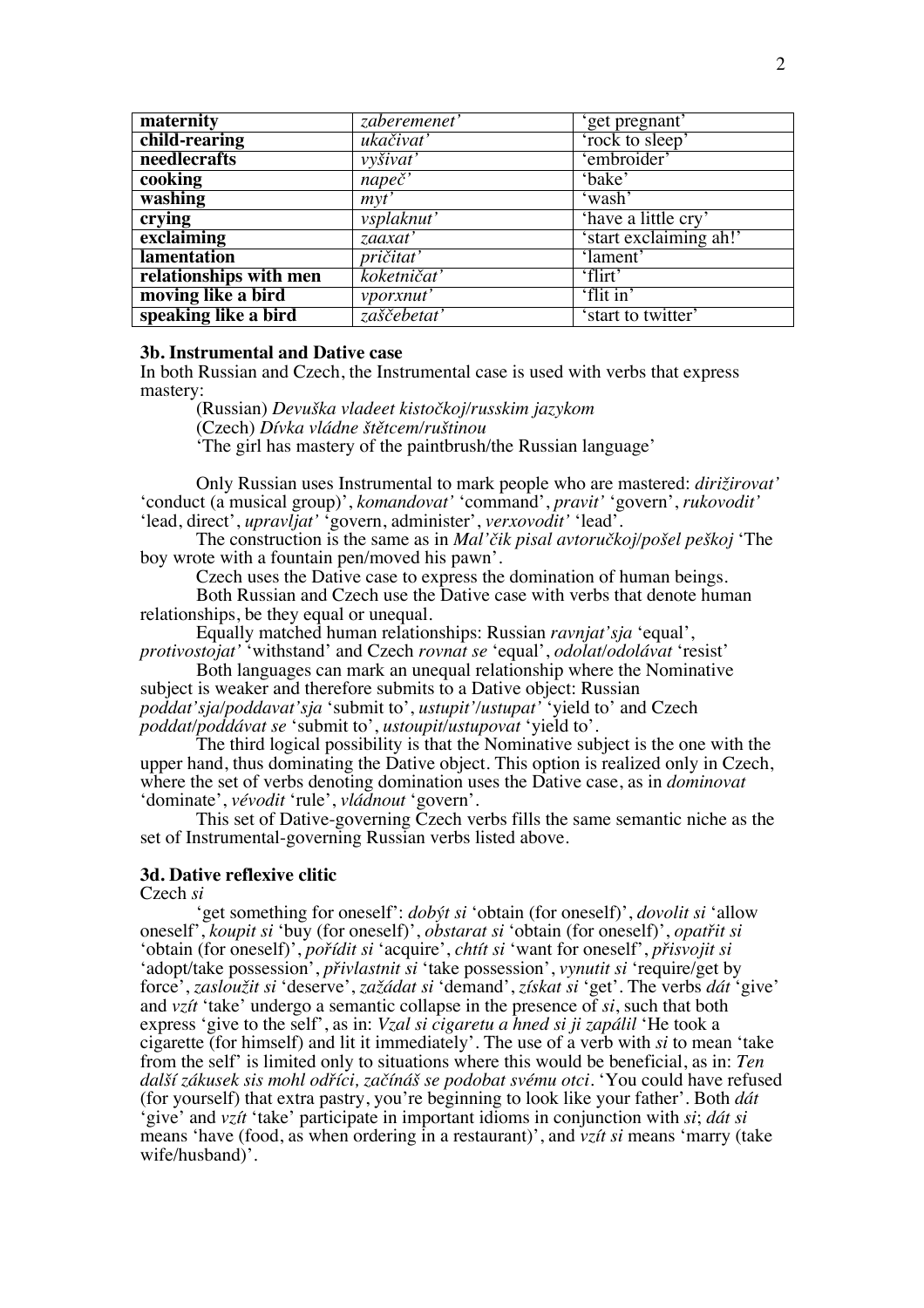Self-indulgent behaviors. This can be seen in distinctions between the uses of verbs with and without *si*, such as: *hrát* 'play' vs. *hrát si* 'play for fun', *házet* 'throw' vs. *házet si* 'throw for fun'. The use of *si* to express self-indulgence is productive, as we see in these examples: *Klikněte si pro vetší obrázek* 'Click (for yourself) for a bigger picture'; *V jednom seriálu jel hlavní hrdina autem, na klíně měl notebook a surfoval si po Internetu* 'In one serial the main character was riding in a car, he had a laptop on his lap and was surfing the Internet (for himself)'. Czech *si*, along with the prefixes *po-* and *za-*, participates in a morphological derivation pattern that likewise indicates the "pleasure factor" of certain activities, as in *zajezdit si* 'go for a ride (for pleasure)' and *pochutnat si* 'take a taste of (for pleasure)'.

Personal comfort and hygiene are associated with Czech *si.* Verbs that express taking convenient positions require the use of *si*: *sednout si* 'sit down', *lehnout si* 'lie down', *dřepnout si* 'squat', *stoupnout si* 'stand up' (used only when standing is convenient for a task). Verbs expressing the routine maintenance of body parts (and some possessions, usually shoes and clothes) are accompanied by *si*, producing common phrases such as *umýt si hlavu* 'wash one's head/hair (literally: wash for oneself head)', *vyčistit si zuby* 'brush one's teeth', *ostříhat si nehty* 'cut one's nails'. Various verbs expressing both physical and psychological relief are commonly combined with *si*, such as: *oddechnout si* 'take a breather', *odpočinout si* 'rest', *odskočit si* 'relieve oneself (go to the bathroom)', *pohovět si* 'lounge', *postěžovat si* 'complain'. A more subtle expression of benefit is found with the verbs expressing awareness and capability that combine with *si*: *cenit si* 'appreciate', *myslet si* 'have an opinion', *pamatovat si* 'remember', *všimnout si* 'notice'.

There are examples of harm expressed with *si*, but this use carries implications of accident or ultimate benefit (through necessary punishment). Harm to a body part is necessarily interpreted as an accident (since otherwise *si* is an indicator of selfindulgence) in expressions such as: *narazit si palec '*stub one's toe', *podvrtnout si kotník* 'sprain one's ankle', *rozbít si koleno* 'skin one's knee', *zlomit si nohu* 'break one's leg'. On occasion, if a person feels the need to castigate himself or herself for doing something foolish, it is possible to use *si* with a punishment verb to deliver selfflagellation, such as *nafackovat si* 'slap oneself' and *nakopat si* 'kick oneself'. This use of *si* strongly implies that the punishment is beneficial to the self, as seen in this example: *Já mám na sebe vztek, já bych si nakopal, já jsem blbec* 'I'm furious with myself, I could kick myself, I'm an idiot.'

| $\epsilon$    | Russian                     | Czech                              |
|---------------|-----------------------------|------------------------------------|
| 'apples'      | <i>jabloka</i> [pl]         | <i>jablka</i> [pl]                 |
| 'potatoes'    | $\overline{kartofel}'$ [sg] | <i>brambory</i> [pl]               |
| 'cranberries' | $\overline{k}$ ljukva [sg]  | $\overline{brusinky}$ [pl]         |
| 'raisins      | <i>izjum</i> [sg]           | $\overline{hroz}$ <i>inky</i> [pl] |
| 'peas'        | <i>gorox</i> [sg]           | $h$ rách [sg]                      |

#### **3e. Singular vs. plural**

#### **3f. Source-location-goal**

|           | source              | location          | goal                             |
|-----------|---------------------|-------------------|----------------------------------|
|           | 'I came from Alta'  | 'I was in Alta'   | <sup>I</sup> went to Alta'       |
| Norwegian | Jeg kom fra Alta    | Jeg var i Alta    | Jeg reiste til Alta              |
|           | [fra]               |                   | [til]                            |
| Russian   | Ja priexala iz Alty | Ja byla v Alte    | Ja poexala v Altu                |
|           | $[iz + Gen]$        | $[v + Loc]$       | $[v + Acc]$                      |
| Sámi      | Mun bohten Álttás   | Mun ledjen Álttás | Mun mannen Áltái                 |
|           | [Loc]               | [Loc]             | $\left\lceil \prod \right\rceil$ |

Norwegian uses three different prepositions for source, location, and goal. Russian uses the same preposition (*v*) for both location and goal (but different cases). Sámi uses the same case (Locative) for both source and location.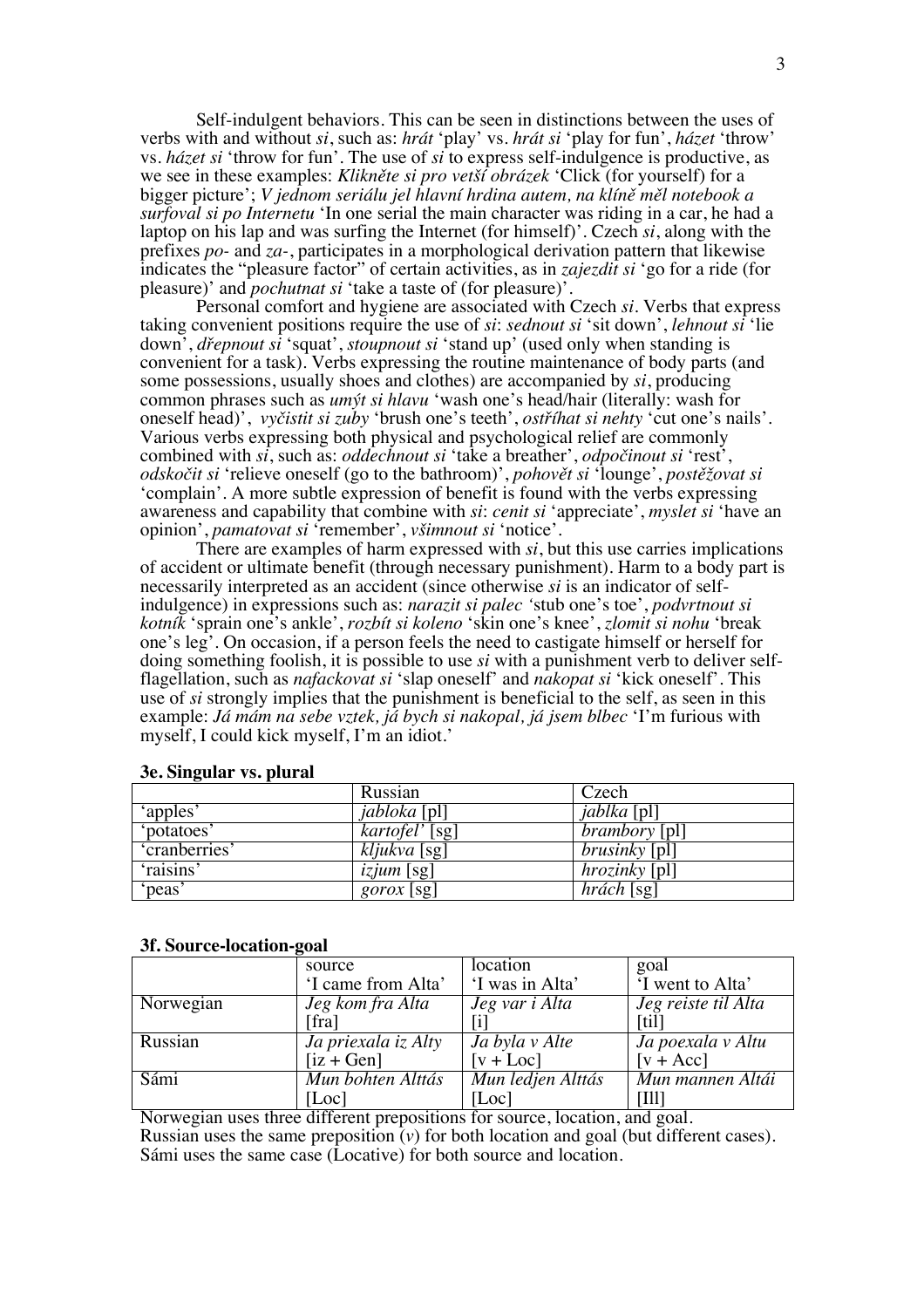#### **Bibliography**

Achard, Michel and Suzanne Kemmer, eds. 2004. *Language, Culture, and Mind.* Stanford: CSLI Publications.

Bowerman, Melissa, Soonja Choi. 2003. "Space under construction: language-specific spatial categorization in first language Acquisition", in: Dedre Gentner & Susan Goldin-Meadow (eds.) *Language in mind*. Cambridge-London: MIT Press, 387-427.

Corbett, Greville. 2000. *Number*. Cambridge: Cambridge U. Press.

Dahl, Östen. 1985. *Tense and aspect systems*. Oxford: Basil Blackwell.

Dickey, Stephen M. 2000. *Parameters of Slavic Aspect. A Cognitive Approach*. Stanford: CSLI Publications.

Dybiec, Joanna. 2003. "*Polacy nie gęsi?* Balancing Between Anglo-Polish and the Government Ordained Purity: the Influence of the English Language on Contemporary Polish." *Slovo* 13, 59-71.

Harrison, K. David. 2006*. When Languages Die: The Extinction of the World's Languages and the Erosion of Human Knowledge.* Oxford: Oxford University Press.

Haspelmath, Martin. 1997. *From Space to Time: Temporal Adverbials in the World's Languages*. Munich: LINCOM EUROPA.

Janda, Laura A. 1997. "Implementation of the FIGURE-GROUND distinction in Polish," in a refereed volume entitled *Lexical and syntactic constructions and the construction of meaning* (Current issues in linguistic theory 150), edited by Keedong Lee, Eve Sweetser, and Marjolijn Verspoor. Amsterdam/Philadelphia: John Benjamins, 149- 163.

Janda, Laura A. 1999. "Whence virility? The rise of a new gender distinction in the history of Slavic," in *Slavic gender linguistics*, ed. by Margaret H. Mills. Amsterdam & Philadelphia: John Benjamins, 201-228.

Janda, Laura A. 2000. "From number to gender, from dual to virile: bridging cognitive categories," in *Lexical and grammatical classification: same or different?*, ed. by Yishai Tobin and Ellen Contini-Morava. Amsterdam: John Benjamins, 73-86.

Janda, Laura A. 2002a. "The conceptualization of events and their relationship to time in Russian", in *Glossos* 2, at http://www.seelrc.org/glossos/.

Janda, Laura A. 2002b. "Concepts of Case and Time in Slavic", in *Glossos* 3, at http://www.seelrc.org/glossos/.

Janda, Laura A. 2004a. "The Dative Case in Czech: What it Means and How *si* Fits in", in the published proceedings of the annual meeting of the Společnost pro vědy a umění 2003, at: http://www.svu2000.org/conferences/papers.htm.

Janda, Laura A. 2004b. "A metaphor in search of a source domain: the categories of Slavic aspect", *Cognitive Linguistics* 15, 2004, 471-527.

Janda, Laura A. 2004c. "Kognitivní lingvistika", *Čítanka textů z kognitivní lingvistiky I* (Prague: Ústav českého jayzka a teorie komunikace), 9-58.

Janda, Laura A. 2006a. "Cognitive Linguistics" [revised version], *Glossos* 8, at http://www.seelrc.org/glossos/.